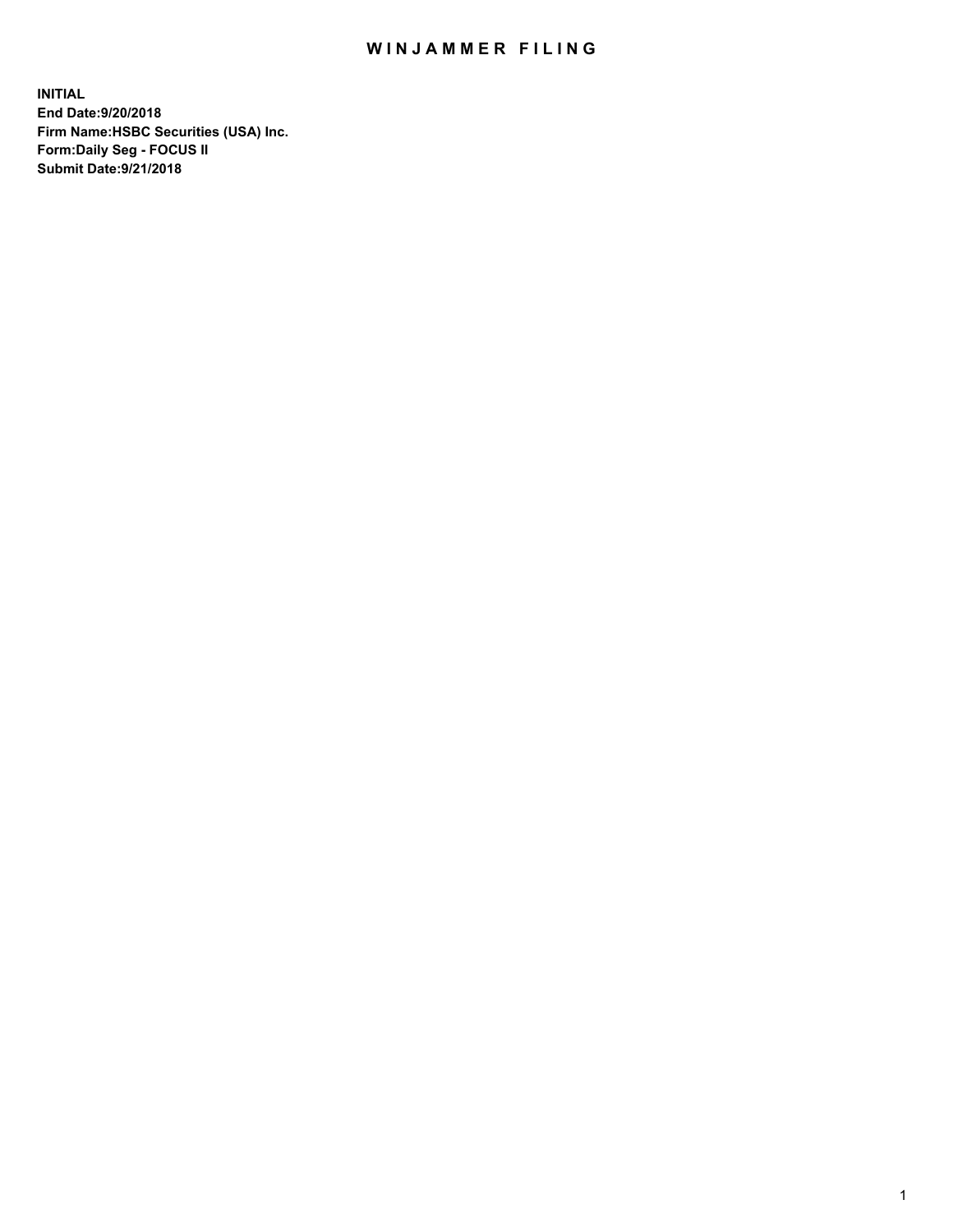**INITIAL End Date:9/20/2018 Firm Name:HSBC Securities (USA) Inc. Form:Daily Seg - FOCUS II Submit Date:9/21/2018 Daily Segregation - Cover Page**

| Name of Company                                                                                                                                                                                                                                                                                                                | <b>HSBC Securities (USA) Inc.</b>                                          |
|--------------------------------------------------------------------------------------------------------------------------------------------------------------------------------------------------------------------------------------------------------------------------------------------------------------------------------|----------------------------------------------------------------------------|
| <b>Contact Name</b>                                                                                                                                                                                                                                                                                                            | <b>Michael Vacca</b>                                                       |
| <b>Contact Phone Number</b>                                                                                                                                                                                                                                                                                                    | 212-525-7951                                                               |
| <b>Contact Email Address</b>                                                                                                                                                                                                                                                                                                   | michael.vacca@us.hsbc.com                                                  |
| FCM's Customer Segregated Funds Residual Interest Target (choose one):<br>a. Minimum dollar amount: ; or<br>b. Minimum percentage of customer segregated funds required:% ; or<br>c. Dollar amount range between: and; or<br>d. Percentage range of customer segregated funds required between:% and%.                         | 109,000,000<br>$\overline{\mathbf{0}}$<br>0 <sub>0</sub><br>0 <sub>0</sub> |
| FCM's Customer Secured Amount Funds Residual Interest Target (choose one):<br>a. Minimum dollar amount: ; or<br>b. Minimum percentage of customer secured funds required:% ; or<br>c. Dollar amount range between: and; or<br>d. Percentage range of customer secured funds required between:% and%.                           | 25,000,000<br>$\overline{\mathbf{0}}$<br>0 <sub>0</sub><br>0 <sub>0</sub>  |
| FCM's Cleared Swaps Customer Collateral Residual Interest Target (choose one):<br>a. Minimum dollar amount: ; or<br>b. Minimum percentage of cleared swaps customer collateral required:% ; or<br>c. Dollar amount range between: and; or<br>d. Percentage range of cleared swaps customer collateral required between:% and%. | 100,000,000<br>$\overline{\mathbf{0}}$<br>0 <sub>0</sub><br>0 <sub>0</sub> |

Attach supporting documents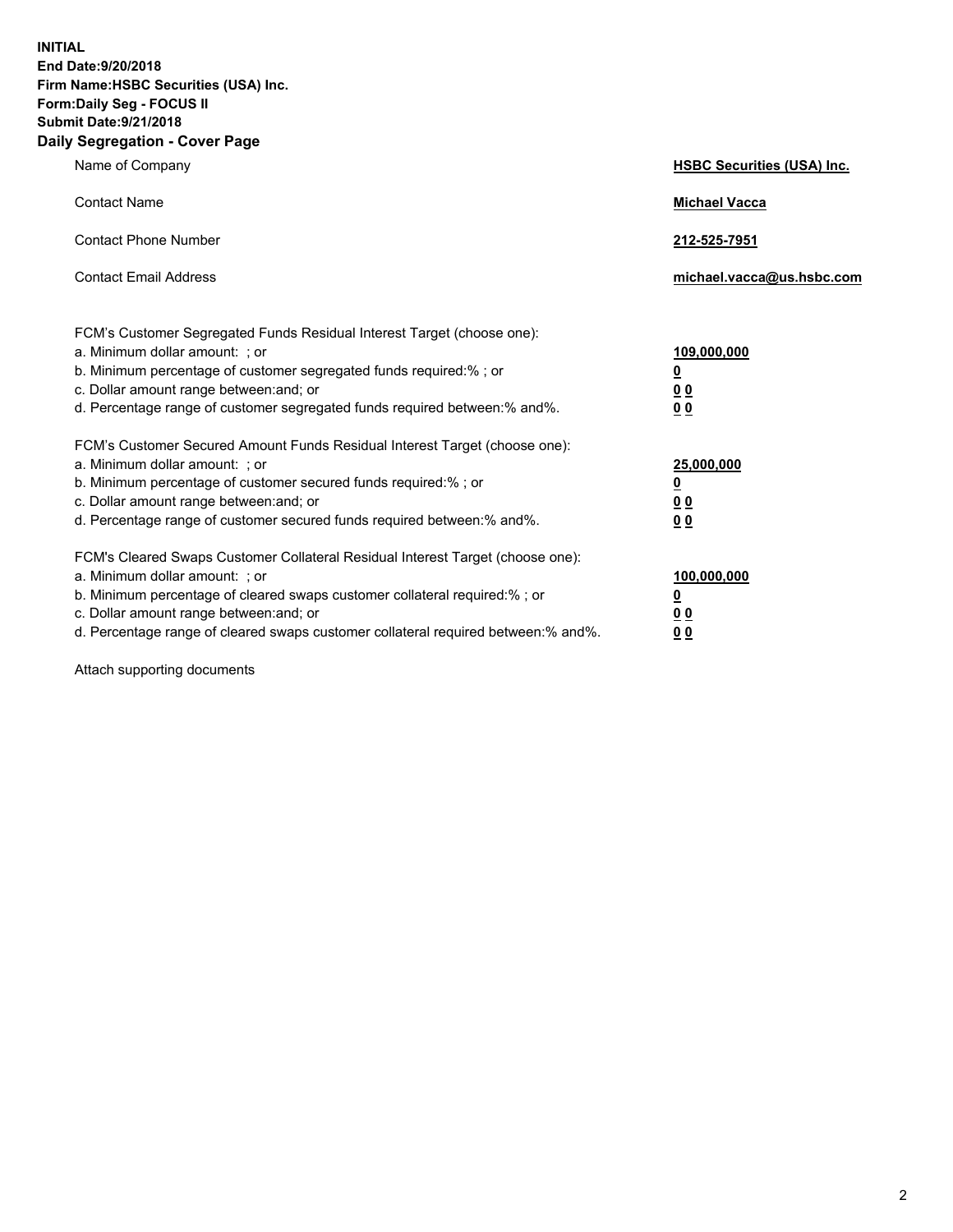**INITIAL End Date:9/20/2018 Firm Name:HSBC Securities (USA) Inc. Form:Daily Seg - FOCUS II Submit Date:9/21/2018 Daily Segregation - Secured Amounts** Foreign Futures and Foreign Options Secured Amounts Amount required to be set aside pursuant to law, rule or regulation of a foreign government or a rule of a self-regulatory organization authorized thereunder **0** [7305] 1. Net ledger balance - Foreign Futures and Foreign Option Trading - All Customers A. Cash **125,645,786** [7315] B. Securities (at market) **85,762,548** [7317] 2. Net unrealized profit (loss) in open futures contracts traded on a foreign board of trade **-34,522,242** [7325] 3. Exchange traded options a. Market value of open option contracts purchased on a foreign board of trade **0** [7335] b. Market value of open contracts granted (sold) on a foreign board of trade **0** [7337] 4. Net equity (deficit) (add lines 1. 2. and 3.) **176,886,092** [7345] 5. Account liquidating to a deficit and account with a debit balances - gross amount **3,191,580** [7351] Less: amount offset by customer owned securities **-3,182,506** [7352] **9,074** [7354] 6. Amount required to be set aside as the secured amount - Net Liquidating Equity Method (add lines 4 and 5) **176,895,166** [7355] 7. Greater of amount required to be set aside pursuant to foreign jurisdiction (above) or line 6. **176,895,166** [7360] FUNDS DEPOSITED IN SEPARATE REGULATION 30.7 ACCOUNTS 1. Cash in banks A. Banks located in the United States **75,452,664** [7500] B. Other banks qualified under Regulation 30.7 **0** [7520] **75,452,664** [7530] 2. Securities A. In safekeeping with banks located in the United States **40,310,760** [7540] B. In safekeeping with other banks qualified under Regulation 30.7 **0** [7560] **40,310,760** [7570] 3. Equities with registered futures commission merchants A. Cash **0** [7580] B. Securities **0** [7590] C. Unrealized gain (loss) on open futures contracts **0** [7600] D. Value of long option contracts **0** [7610] E. Value of short option contracts **0** [7615] **0** [7620] 4. Amounts held by clearing organizations of foreign boards of trade A. Cash **0** [7640] B. Securities **0** [7650] C. Amount due to (from) clearing organization - daily variation **0** [7660] D. Value of long option contracts **0** [7670] E. Value of short option contracts **0** [7675] **0** [7680] 5. Amounts held by members of foreign boards of trade A. Cash **86,577,823** [7700] B. Securities **45,451,788** [7710] C. Unrealized gain (loss) on open futures contracts **-34,522,242** [7720] D. Value of long option contracts **0** [7730] E. Value of short option contracts **0** [7735] **97,507,369** [7740] 6. Amounts with other depositories designated by a foreign board of trade **0** [7760] 7. Segregated funds on hand **0** [7765] 8. Total funds in separate section 30.7 accounts **213,270,793** [7770] 9. Excess (deficiency) Set Aside for Secured Amount (subtract line 7 Secured Statement **36,375,627** [7380]

Page 1 from Line 8)

10. Management Target Amount for Excess funds in separate section 30.7 accounts **25,000,000** [7780] 11. Excess (deficiency) funds in separate 30.7 accounts over (under) Management Target **11,375,627** [7785]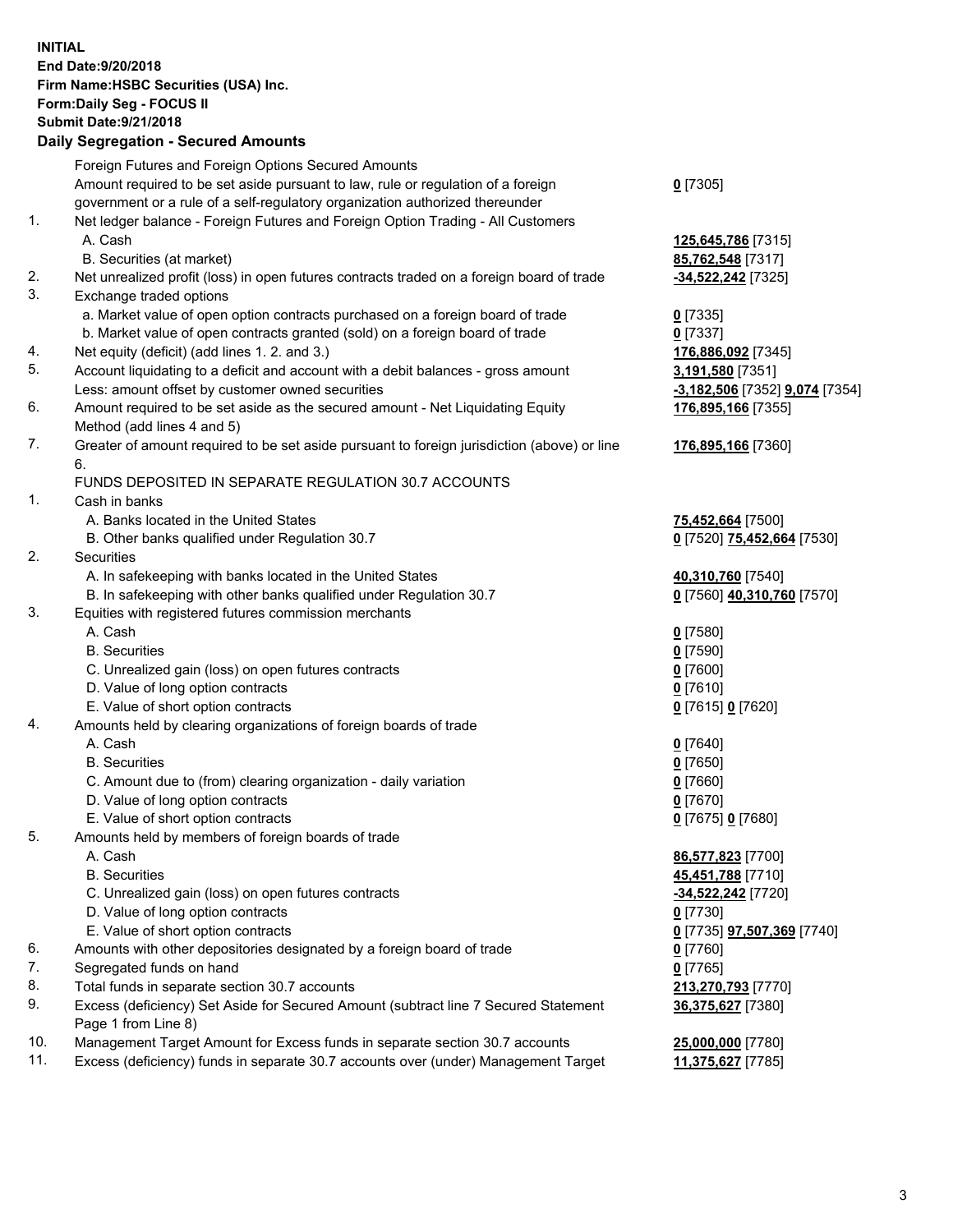**INITIAL End Date:9/20/2018 Firm Name:HSBC Securities (USA) Inc. Form:Daily Seg - FOCUS II Submit Date:9/21/2018 Daily Segregation - Segregation Statement** SEGREGATION REQUIREMENTS(Section 4d(2) of the CEAct) 1. Net ledger balance A. Cash **131,053,512** [7010] B. Securities (at market) **1,564,102,441** [7020] 2. Net unrealized profit (loss) in open futures contracts traded on a contract market **264,499,954** [7030] 3. Exchange traded options A. Add market value of open option contracts purchased on a contract market **441,497,394** [7032] B. Deduct market value of open option contracts granted (sold) on a contract market **-219,756,777** [7033] 4. Net equity (deficit) (add lines 1, 2 and 3) **2,181,396,524** [7040] 5. Accounts liquidating to a deficit and accounts with debit balances - gross amount **34,930,149** [7045] Less: amount offset by customer securities **-34,882,109** [7047] **48,040** [7050] 6. Amount required to be segregated (add lines 4 and 5) **2,181,444,564** [7060] FUNDS IN SEGREGATED ACCOUNTS 7. Deposited in segregated funds bank accounts A. Cash **119,727,254** [7070] B. Securities representing investments of customers' funds (at market) **0** [7080] C. Securities held for particular customers or option customers in lieu of cash (at market) **225,288,650** [7090] 8. Margins on deposit with derivatives clearing organizations of contract markets A. Cash **95,317,949** [7100] B. Securities representing investments of customers' funds (at market) **274,038,055** [7110] C. Securities held for particular customers or option customers in lieu of cash (at market) **1,338,245,191** [7120] 9. Net settlement from (to) derivatives clearing organizations of contract markets **18,215,900** [7130] 10. Exchange traded options A. Value of open long option contracts **441,497,394** [7132] B. Value of open short option contracts **-219,756,777** [7133] 11. Net equities with other FCMs A. Net liquidating equity **8,819,198** [7140] B. Securities representing investments of customers' funds (at market) **0** [7160] C. Securities held for particular customers or option customers in lieu of cash (at market) **0** [7170] 12. Segregated funds on hand **568,600** [7150] 13. Total amount in segregation (add lines 7 through 12) **2,301,961,414** [7180] 14. Excess (deficiency) funds in segregation (subtract line 6 from line 13) **120,516,850** [7190] 15. Management Target Amount for Excess funds in segregation **109,000,000** [7194] 16. Excess (deficiency) funds in segregation over (under) Management Target Amount **11,516,850** [7198]

Excess